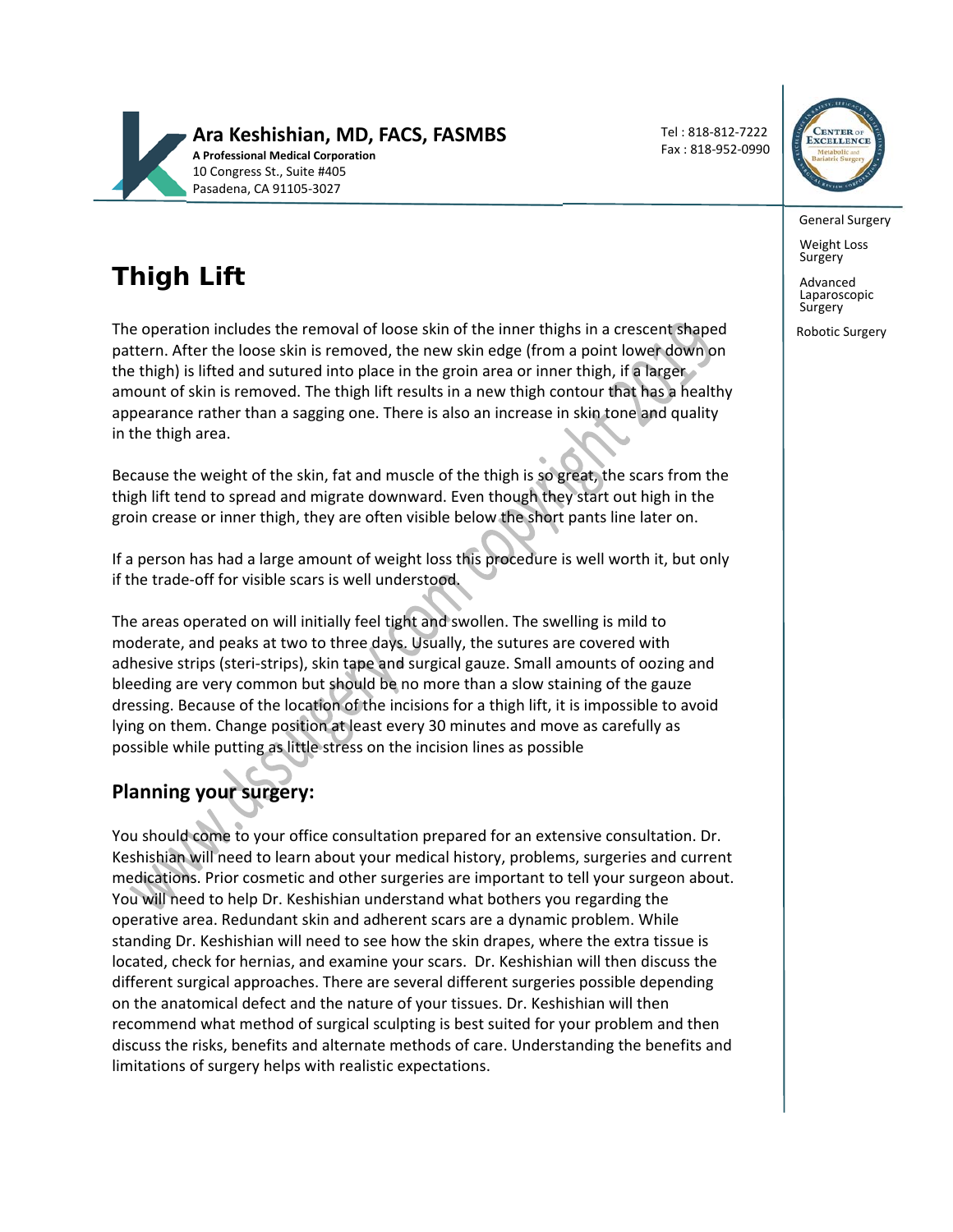The office examination permits an appropriate examination of the problem. At the time of your evaluation copies of the following help us better understand your needs. Your surgeon may ask for additional tests prior to surgery.

- Prior operative reports
- Actual x-ray films (not just the reports)
- Doctor's office notes
- Laboratory results
- Photographs before surgery

#### **How to prepare for this procedure?**

Dr. Keshishian will give you specific instructions to prepare for surgery once a surgical plan is developed, but here are some general guidelines:

- Avoid aspirin, any aspirin containing medication or any other non‐steroidal anti‐ inflammatories (NSAID), such as Motrin© or Advil©, for two weeks prior to treatment. Because aspirin thins the blood, it can interfere with normal blood clotting and increase the risk of bleeding and bruising 10 days prior to surgery.
- Smoking inhibits the healing process, so stop smoking before your procedure and if you start again, make sure it is after you are completely healed.
- Avoid drinking alcohol a few days before your surgery.
- Make sure to follow any fasting instructions the night before and morning of your surgery. Your doctor may insist on an empty stomach depending on the type of anesthesia.
- Make sure that you arrange for someone to bring you home and to help you out for 24 hours after surgery.

Be sure to raise any questions or concerns that you may have about the procedure, outcomes or safety of the procedure during your consultation.

## **Recovery**

Although everyone heals at a different rate, you can expect that your recovery will follow this general time line. You will probably be discharge from the hospital the day of your surgery. Dr. Keshishian may need you to stay in the immediate area to maintain continuity of care for you and your fresh incisions. Call the office immediately with any unusual symptoms or concerns.

Within the first week:

 It may be difficult to perfectly straighten your legs ‐ that's okay, don't force anything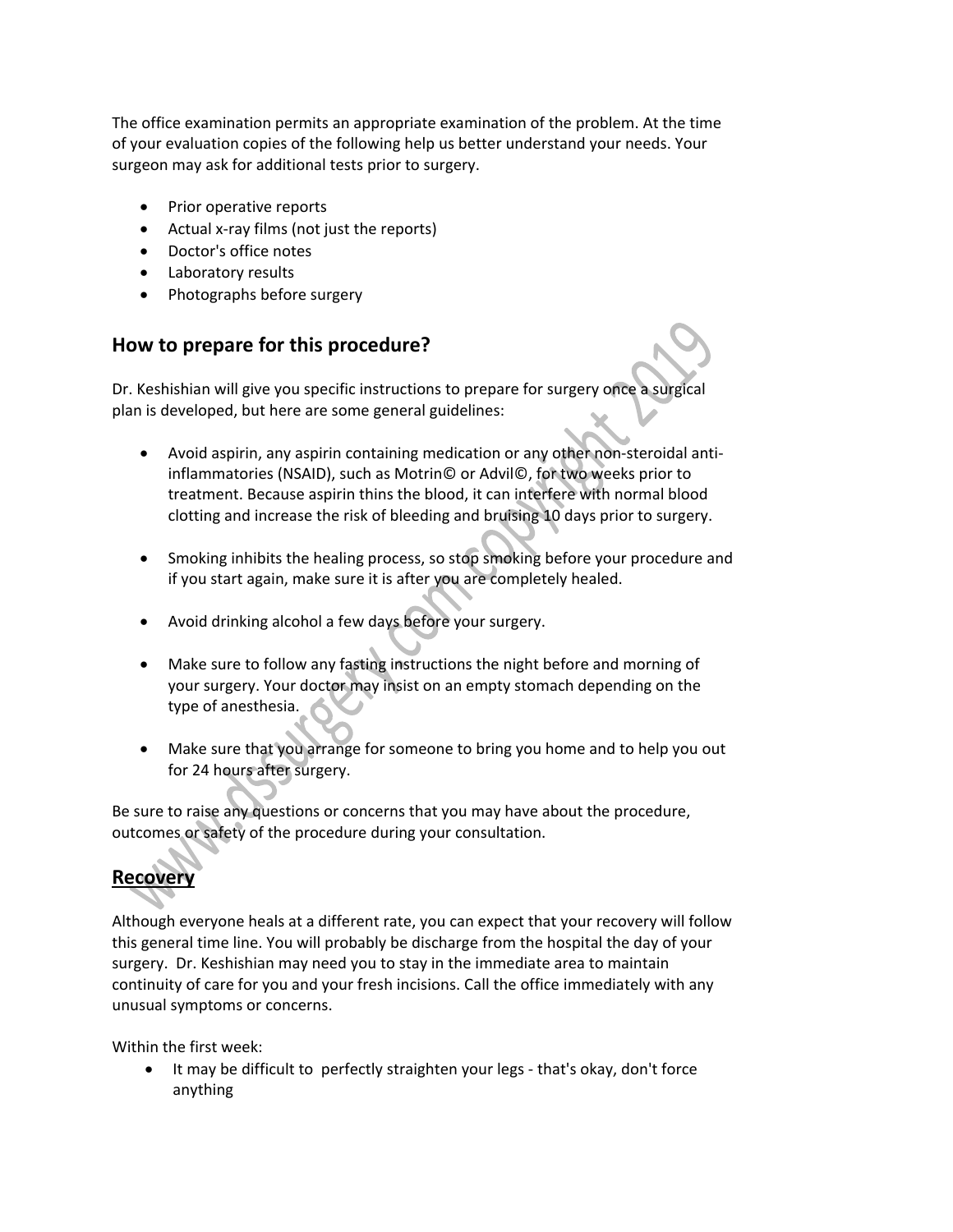- Bruising, swelling and tight feeling will reach its peak
- There may be drainage from the incision as well as the drains
- Call the office with any changes in your incision, symptoms or concerns.

After several week:

- Drains are usually removed between 1-2 weeks after surgery
- You will no longer need to wear the support garment after six weeks
- You may gradually increase your activity and exercise
- You may return to nonstrenuous work (typically within the first 10 days)
- Bruising and swelling will continue to subside and you'll begin to see your results

After a few months:

- You'll see a more accurate picture of the final result of your surgery
- Feelings of numbness or tightness will disappear. Your incision line may begin to fade from its reddish color (full fading may take a year or more)
- In the months following surgery, it's important to treat your healing skin with extra care ‐ that means avoiding sun exposure and no smoking.

Resumption of Physical Activities

- No work or driving for 2 weeks.
- No exercise for 6 weeks.
- You will need to lie in a frog leg position when you are lying in bed.
- Elastic support hose after surgery will support your legs during the healing. Wear support hose for six weeks.
- Skirts, not slacks, will be most comfortable for the first two weeks and they won't chafe the surgical incisions.

Realistically, you should allow yourself at least two weeks of recovery time. There is the surgery and soreness to recover from, and the fatigue of the general anesthesia.

The incisions from these operations are slow to heal and lay close to the groin. You should avoid sex for about three weeks to allow the incisions to get strong, so that they won't inadvertently be pulled or be injured during sex.

## **Complication**

This like any other major surgery can result in some major or minor complications in spite of all the precautions taken.

**PAIN:** Pain; by itself is not a complication but an expected event from surgical trauma, which is experienced differently depending among other things on ones threshold for pain. With a thigh lift, the length of your surgical incision depends on the amount of tissue needing to be removed. The length of your incision may reflect the amount of pain and decrease your ability to move.

**SEROMA (DRAINAGE):** Surgery on fat tissue creates trauma, and along with old blood in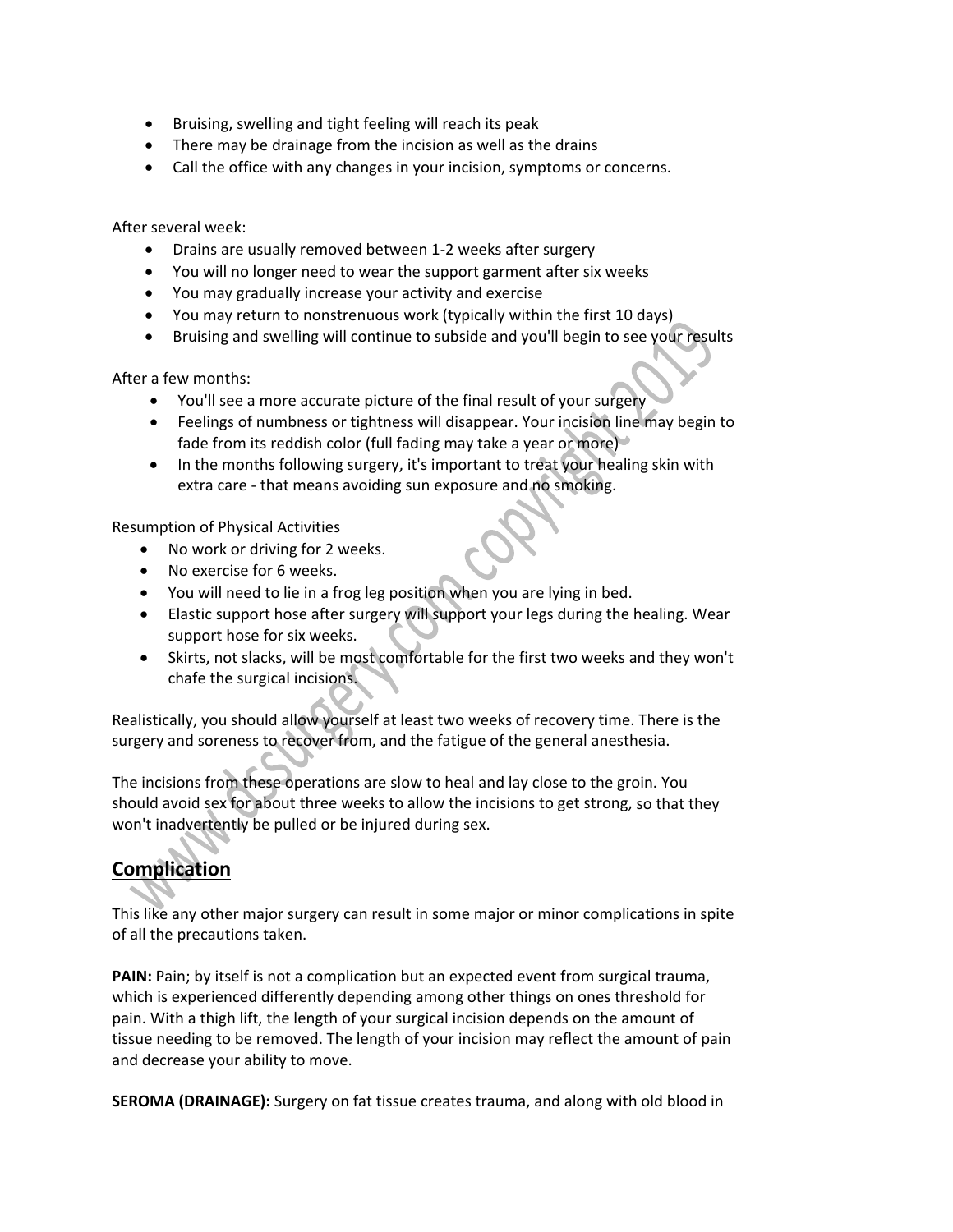the area, the body reacts by producing body fluid which further mixes with irrigation fluid used to wash clean the raw tissue surface during surgery. This collection in the wound is called seroma. In anticipation of seroma, a drainage tube may be placed in the wound, and usually removed when the output is scant and non‐bloody. Most wounds remain swollen for up to 4 weeks. This usually goes down as the body absorbs the remaining body fluid. However, sometimes the rate of fluid production exceeds the rate of absorption resulting in body fluid drainage through the surgical incision. The quantity of drainage at times can be voluminous, and should that occur, please do not panic, but call the office immediately. This problem does not necessarily signify acute bleeding or infection but needs to be appropriately addressed.

**WOUND SEPARATION / DEHISCENCE:** This may occur up to four weeks following surgery for various reasons, but more commonly as a result of unequal tension along the incision following a sudden change in body position ‐ as may occur during lifting, pulling or pushing action or when adopting a sitting or standing position. It is therefore recommended that you refrain from any physical activities that may endanger your wound healing, including: avoid lifting more than 15 pounds for six weeks, driving for 3 weeks and sex for 6 weeks.

**BLEEDING**: This may occur in 1‐3 percent of cases in spite of the time we spend in controlling every exposed blood vessel. When this occurs following surgery, you may require observation or blood transfusion, or another surgery to explore the wound and control the bleeding.

**INFECTION:** Wound infections can develop due to the large incision area. In anticipation of this problem, patients are sent home with antibiotics for at least 10 days. Infected wounds may require daily cleansing and packing with gauze dressings along with additional antibiotics and more frequent office visits.

**SKIN BREAK‐DOWN**: In rare occasions you may have sloughing off of part of the wound especially if there is a nearby scar from pervious surgery, hereby compromising blood flow to surrounding tissues. This may be managed with daily wound care, and rarely will require skin grafting.

**NUMBNESS / DYSESTHESIA:** Because the nerves cut during surgery may not heal exactly to their original form, they recover at different rates and some may not recover, leaving areas of decreased sensation and those of exquisite sensation even to the slightest touch. It takes up to six to eighteen months for nerves to show appreciable recovery.

**FIRMNESS/PUCKERING/ASYMMETRY:** After the procedure you may have or develop asymmetry or unevenness of incision line. Symmetrical body appearance may not result. Factors such as skin tone, fatty deposits, bony prominence, and muscle tone may contribute to normal asymmetry in body features. Skin scarring or puckering; Scars may be unattractive and of different color than the surrounding skin. You may develop firmness to the area due to scarring or fat necrosis.

**BLOOD CLOTS:** Blood clots (deep vein thrombosis) can occur after the thigh lift just as in any other major surgery. The most common symptom is pain in the calf muscles or groin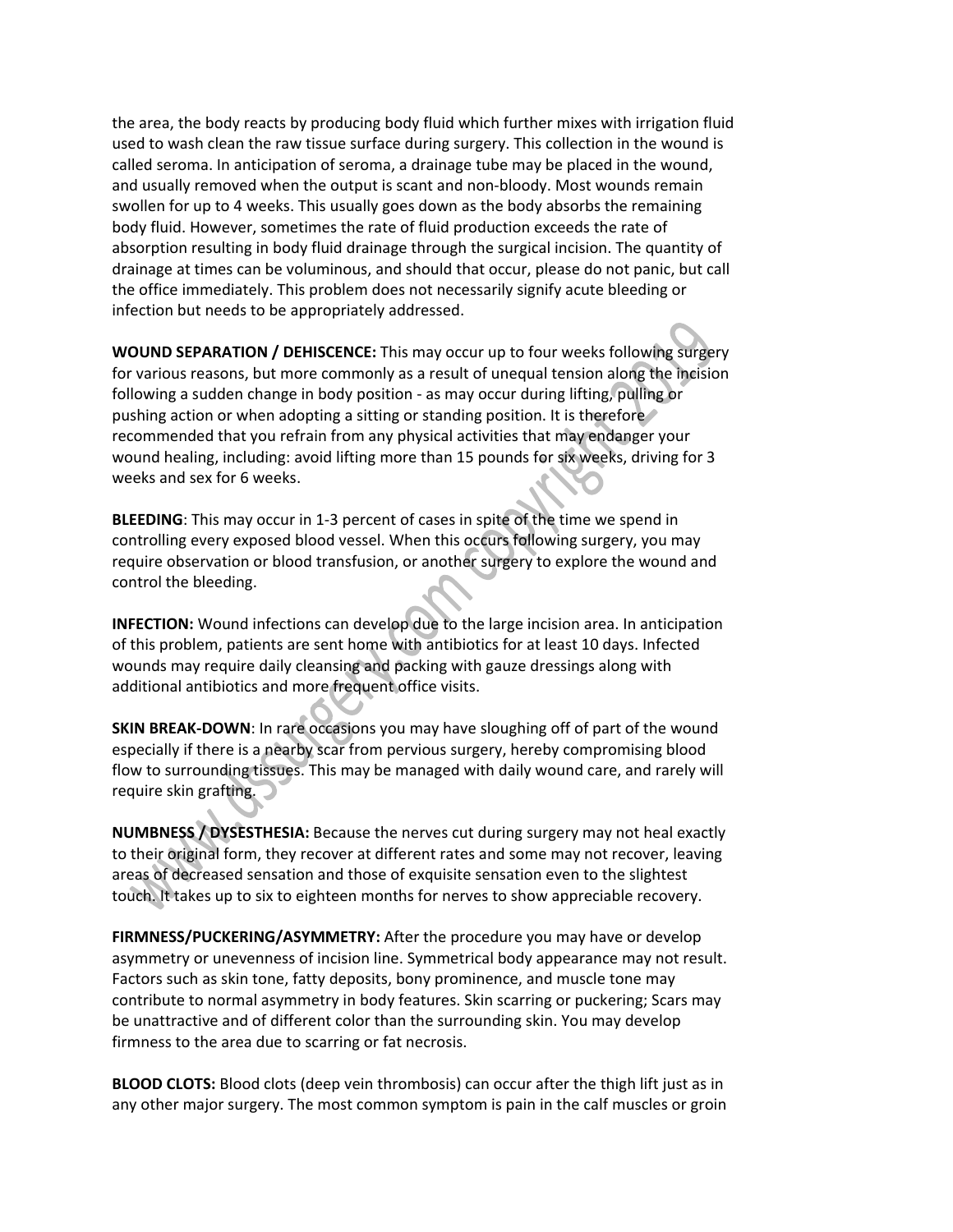that worsens with passive movement and should not be ignored. The major concern is when the blood clot in the lower legs travel to the lungs (pulmonary embolism), which can be dangerous. Notify your nurse or call our office as soon as you notice a persistent pain in your calf so that the doctor can evaluate you immediately and order the necessary test. If the test demonstrates blood clots in the leg veins you may require blood thinners and this may prolong your hospital stay by about 3 days. Bloods clots can occur up to a month following surgery especially after a prolonged sitting position. Therefore, continue to move your legs and to ambulate as much as you can.

**GENERAL SURGERICAL RISKS:** a general list but not limit to the following.

- Surgical anesthesia both local and general anesthesia involve risk. There is the possibility of complications, injury, and even death from all forms of surgical anesthesia or sedation.
- Deep Vein Thrombosis
- Pulmonary complications- Pulmonary complications may occur secondarily to both blood clots (pulmonary emboli) or partial collapse of the lungs after general anesthesia. Should either of these complications occur, you might require hospitalization and additional treatments. Pulmonary emboli can be life threatening or fatal in some circumstances.
- Pneumonia
- Atelectesis; blocked or collapsed airways
- Stroke
- Urinary Tract Infection
- Phlebitis (IV Site Irritation or infection)
- Wound Infection
- Sepsis (overwhelming infection)
- Abscess Formation